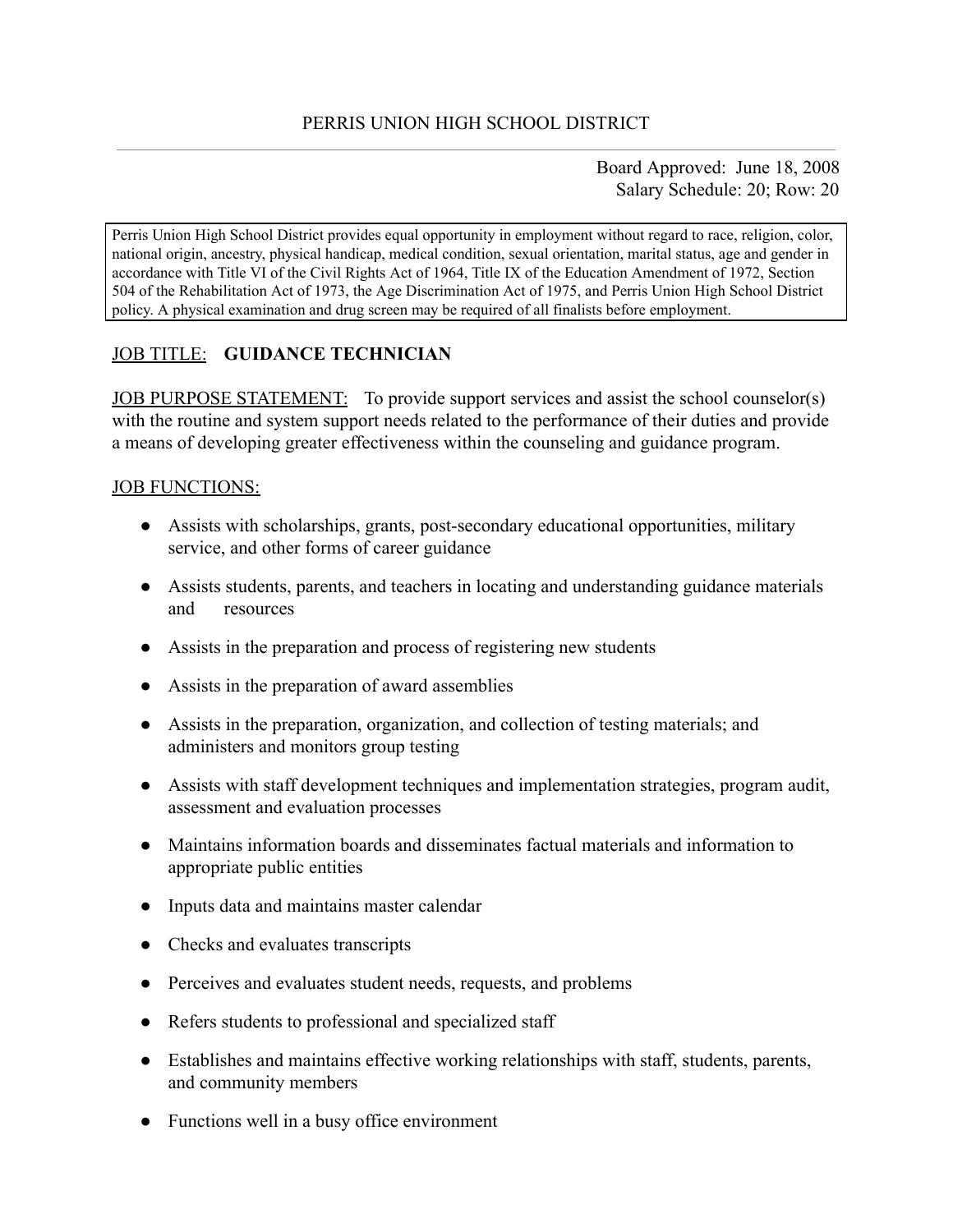# JOB TITLE: **GUIDANCE TECHNICIAN** Page 2

## JOB FUNCTIONS – continued

- Works independently and exercises good judgment
- Performs routine collecting and analytical statistical operations
- Analyzes complex records
- Operates standard office equipment including use of computer applications
- Uses English in both written and verbal form; correct spelling, grammar, and computation
- Performs arithmetic calculations and computation procedures
- Performs other related duties as assigned or needed

## PHYSICAL ABILITIES:

- Physical ability to read handwritten or typed documents, and the display screen of various office equipment and machines
- Able to conduct verbal conversation, write, and read in English
- Able to hear normal range verbal conversation (approximately 60 decibels)
- Able to sit (for sustained periods of time), stand, stoop, kneel, bend, lift (25 pounds), carry (25 pounds), and walk
- Able to climb slopes, stairs, steps, ramps and ladders
- Able to exhibit a full range of motion for shoulder, elbow, back, hip, and knee
- Able to operate office machines and equipment in a safe and effective manner
- Able to demonstrate manual dexterity necessary to operate calculator, computer keyboard, typewriter at the required speed and accuracy

## JOB QUALIFICATIONS:

#### Education:

● Any combination equivalent to graduation from high school supplemented by college level coursework in business, psychology or a related field